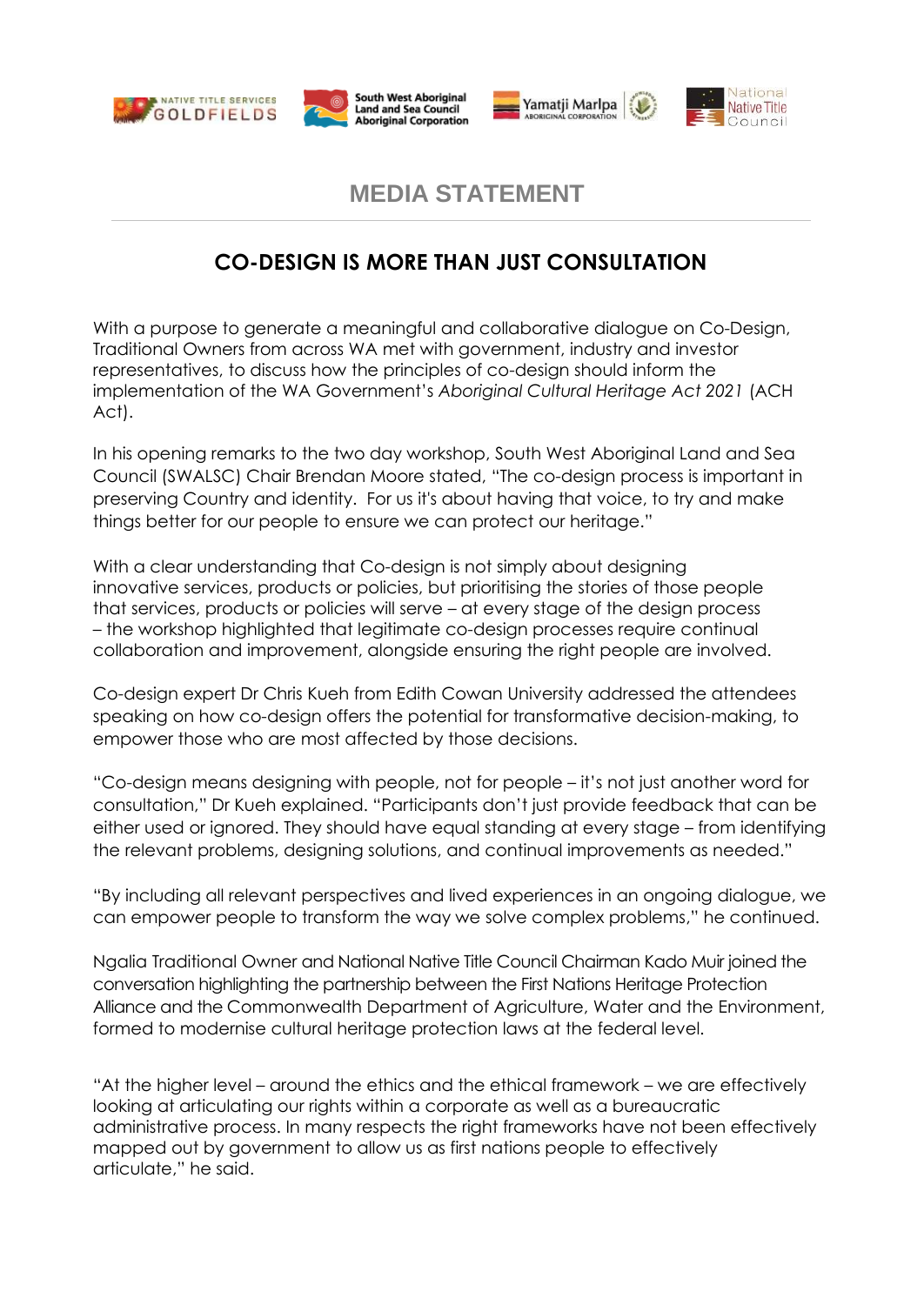







Preliminary findings from the workshop included Traditional Owners feeling discouraged by their past experiences of consultation processes, where their views were ignored or responses delayed. It was widely voiced that the government needs to commit to the principles of co-design in good faith and include meaningful engagement, transparency and responsiveness and a share in equity resources.

For genuine co-design, Culture must be central to the whole process, with timelines and processes that respect cultural protocols. The need for support for interpreters, clear explanations of technical and legal language, and a wide variety of feedback methods were also listed.

Furthermore, the lived experience of Culture must be treated with as much authority as expertise, based on professional or educational experience.

Representatives from government, industry and investor groups joined the discussion with Traditional Owners on Day Two, to find areas of broad agreement amongst the various parties, and to discuss where the main points of disagreement lie.

WA Minister for Aboriginal Affairs, Hon. Dr Tony Buti MLA, also joined the workshop where he provided an update on the current status of the ACH Act and its implementation, and answered questions from delegates.

The Alliance declared the workshop to be the first stage of what should be an ongoing process of sharing stories, identifying challenges and co-design solutions.

The Alliance made it clear it welcomed the State Government's renewed commitment to co-design, outlining their desire to work together to determine an appropriate pathway forward, that includes an ongoing dialogue about how the ACH Act is working in practice, which will inform regular five year reviews.

A full report will be presented to the Minister and members of the newly-established Aboriginal Cultural Heritage Reference Group (made up of representatives from the Aboriginal community, industry and government), who will oversee the State Government's co-design process in the coming months.